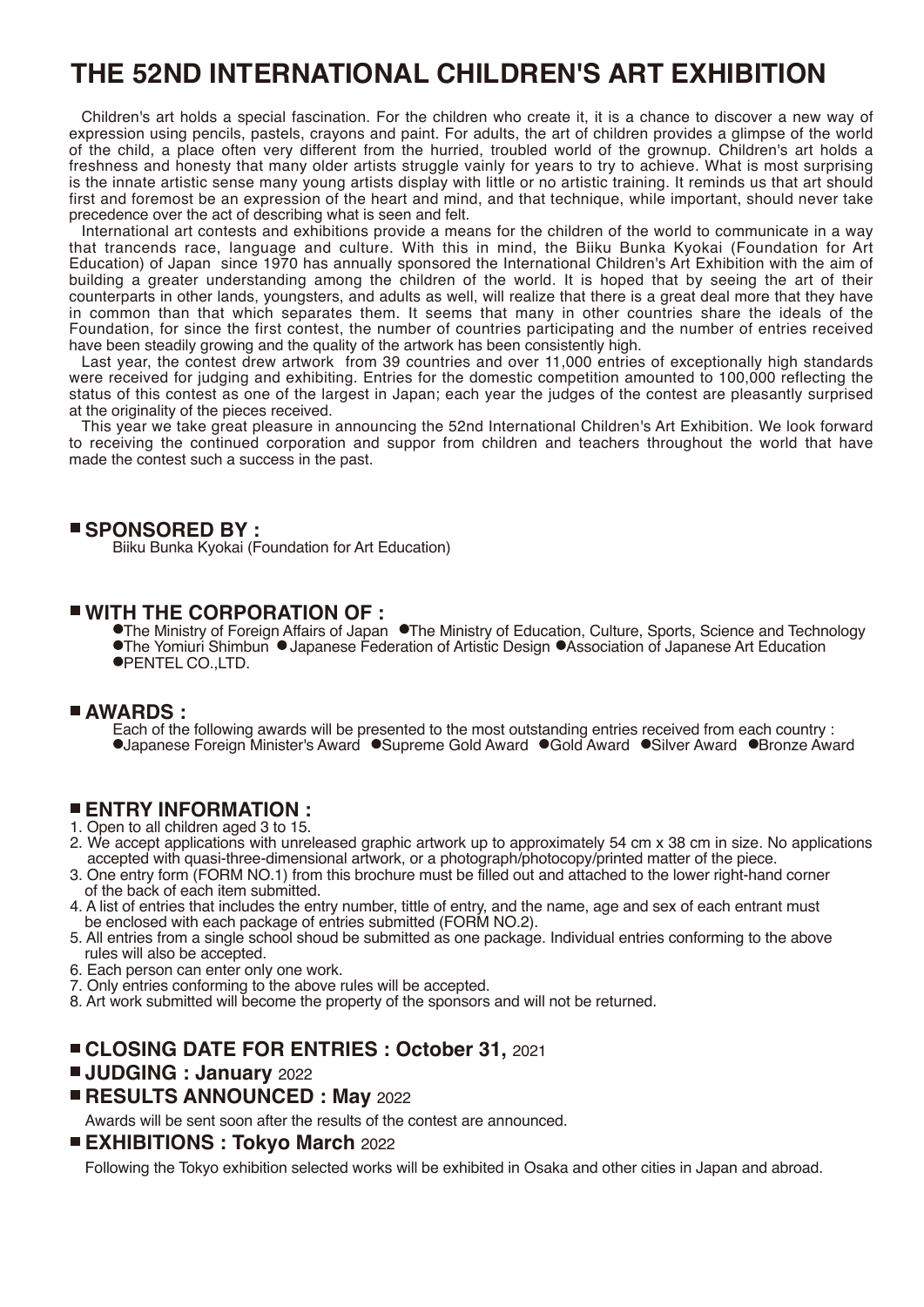| SCHOOL NAME                  | TITLE     | <b>NAME</b>                                                     | <b>S2ND INTERNATIONAL</b><br>CHILDREN'S ART EXHIBITION | SCHOOL NAME                  | TITLE | <b>NAME</b>            | <b>SZND INTERNATIONAL</b><br>CHILDREN'S ART EXHIBITION |                                                                                  | SCHOOL NAME                  | TITLE     | <b>NAME</b>                                                              | <b>S2ND INTERNATIONAL</b><br><b>CHILDREN'S ART EXHIBITION</b> | <b>TORIN NO.1</b>                                                                                                                                                       |
|------------------------------|-----------|-----------------------------------------------------------------|--------------------------------------------------------|------------------------------|-------|------------------------|--------------------------------------------------------|----------------------------------------------------------------------------------|------------------------------|-----------|--------------------------------------------------------------------------|---------------------------------------------------------------|-------------------------------------------------------------------------------------------------------------------------------------------------------------------------|
| <b><i>TEACHER'S NAME</i></b> |           |                                                                 | <b>COUNTRY</b>                                         | <b><i>TEACHER'S NAME</i></b> |       |                        | <b>COUNTRY</b>                                         | $\ddot{\cdot}$<br>.<br>.<br>.<br>.<br>.<br>.<br>$\ddot{\cdot}$<br>$\ddot{\cdot}$ | TEACHER'S NAME               |           |                                                                          | <b>COUNTRY</b>                                                | <b>ENTRY FORM</b>                                                                                                                                                       |
|                              |           | SEX<br>™<br>□□<br>AGE                                           | <b>ENTRY NOMBER</b>                                    |                              |       | SEX<br>™<br>□ □<br>AGE | <b>ENTRY NUMBER</b>                                    |                                                                                  |                              |           | $\begin{array}{c} 0.81 \ 0.11 \ 0.000 \ 0.000 \end{array}$<br>AGE        | <b>ENTRY NUMBER</b>                                           |                                                                                                                                                                         |
| SCHI                         | TILL<br>T | <b>NAME</b>                                                     | <b>GZND</b>                                            | SCHI                         | 山口    | <b>NAME</b>            | <b>GNS</b>                                             |                                                                                  | SCHI                         | TILL<br>T | <b>NAME</b>                                                              | <b>GZND</b><br><b>CHILE</b>                                   |                                                                                                                                                                         |
| OOL NAME                     | Ш         |                                                                 | CHILDREN'S ART EXHIBITION<br><b>INTERNATIONAL</b>      | OOL NAME                     | Ш     |                        | CHILDREN'S ART EXHIBITION<br>INTERNATIONAL             | <b>******************</b><br>$\ddot{\cdot}$                                      | <b>DOL NAME</b>              | Ш         |                                                                          | <b>DREN'S ART EXHIBITION</b><br><b>INTERNATIONAL</b>          | Please attach one of these forms to the lower right-hand corner of the back of each entry.<br><mark>*Entries submitted without these forms will be disqualified.</mark> |
| TEACHER'S NAME               |           |                                                                 | <b>COUNTRY</b>                                         | <b>TEACHER'S NAME</b>        |       |                        | <b>COUNTRY</b>                                         | .                                                                                | <b><i>TEACHER'S NAME</i></b> |           |                                                                          | <b>COUNTRY</b>                                                |                                                                                                                                                                         |
|                              |           | SEX<br>$\begin{array}{c}\n\pi \leq \\ \Box \ \Box\n\end{array}$ |                                                        |                              |       | SEX<br>™<br>□□         |                                                        |                                                                                  |                              |           | N<br>N□<br>$\begin{array}{c}\n\blacksquare \\ \blacksquare\n\end{array}$ |                                                               |                                                                                                                                                                         |
|                              |           | AGE                                                             | <b>ENTRY NUMBER</b>                                    |                              |       | AGE                    | <b>ENTRY NUMBER</b>                                    | $\cdot$<br>$\bullet$                                                             |                              |           | AGE                                                                      | <b>ENTRY NUMBER</b>                                           |                                                                                                                                                                         |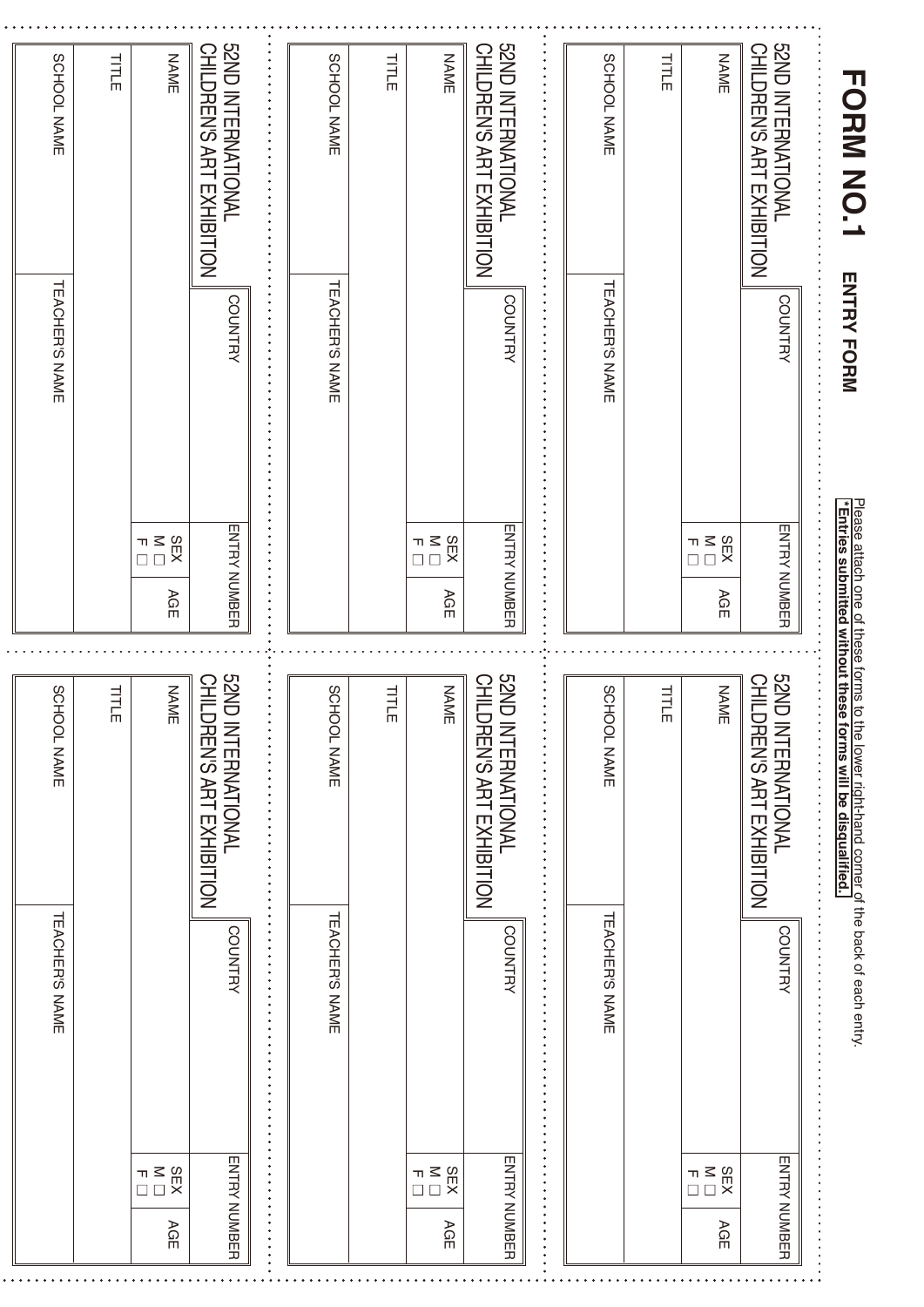# **FORM NO.2**

# **THE 52ND INTERNATIONAL CHILDREN'S ART EXHIBITION**

**LIST OF ENTRIES** Please fill in the blank.

| <b>COUNTRY</b>     | <b>LIST NUMBER</b>      | E-MAIL                          |
|--------------------|-------------------------|---------------------------------|
| <b>SCHOOL NAME</b> | <b>TEACHER'S NAME</b>   |                                 |
| <b>ADDRESS</b>     | POSTAL CODE             | DATE FORWARDED<br>$2021 -$<br>٠ |
|                    | <b>TELEPHONE NUMBER</b> | NUMBER OF ENTRIES               |

| ENTRY<br>NUMBER(*2) | NAME | TITLE OF ENTRY | AGE SEX |                          |
|---------------------|------|----------------|---------|--------------------------|
|                     |      |                |         | ${\sf M}$<br>$\mathsf F$ |
|                     |      |                |         |                          |
|                     |      |                |         |                          |
|                     |      |                |         |                          |
|                     |      |                |         |                          |
|                     |      |                |         |                          |
|                     |      |                |         |                          |
|                     |      |                |         |                          |
|                     |      |                |         |                          |
|                     |      |                |         |                          |
|                     |      |                |         |                          |
|                     |      |                |         |                          |
|                     |      |                |         |                          |
|                     |      |                |         |                          |
|                     |      |                |         |                          |
|                     |      |                |         |                          |
|                     |      |                |         |                          |
|                     |      |                |         |                          |
|                     |      |                |         |                          |
|                     |      |                |         |                          |
|                     |      |                |         |                          |

**NOTE : 1. Please type or print clearly.**

 **2. Please write the same entry number with FORM No.1.**

 **3. Please enclose this list with the package of entries.**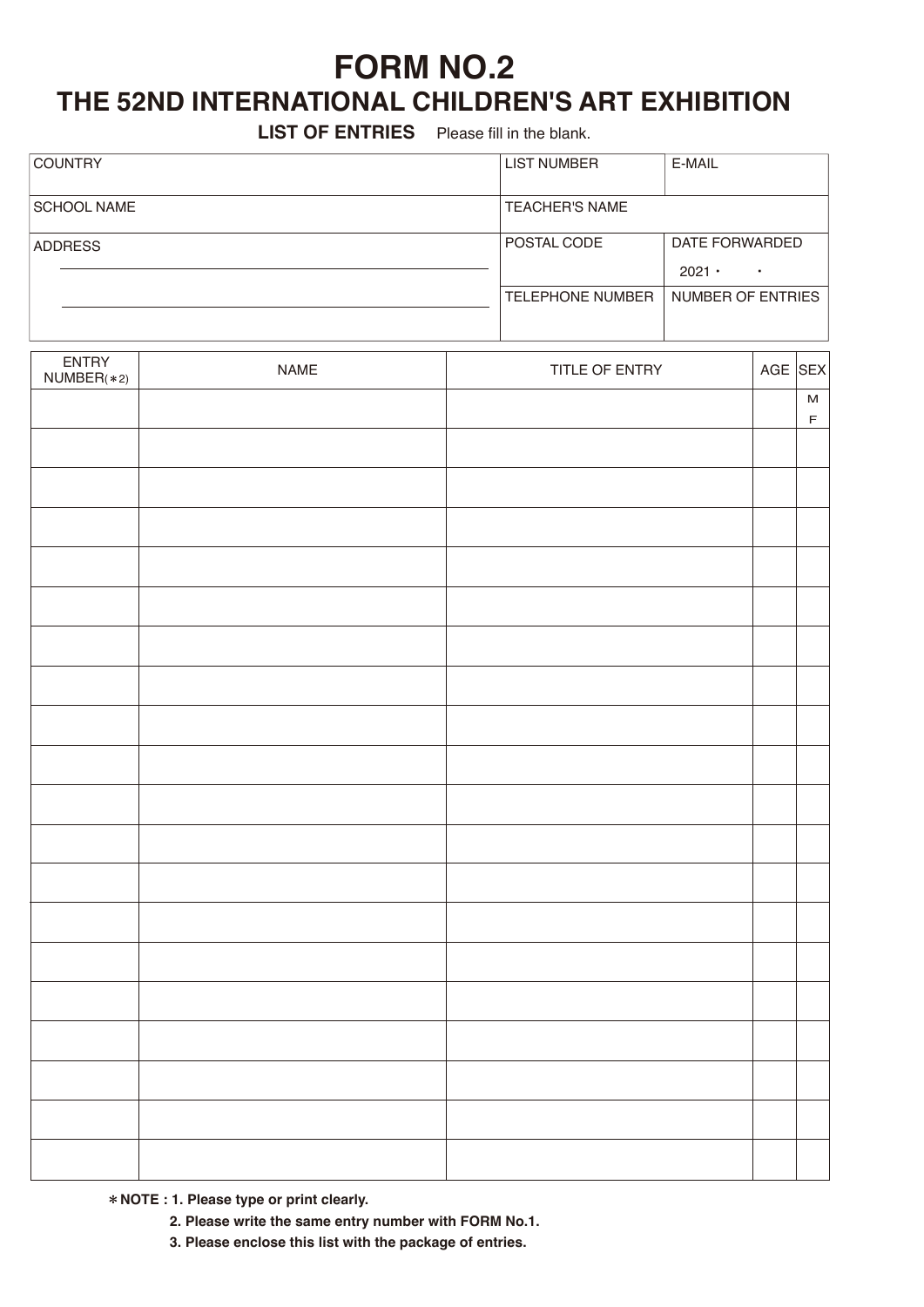## **INQUIRIES MAY BE DIRECTED TO THE FOLLOWING YOUR NEAREST PENTEL OFFICE, WHICH WILL ALSO ACT AS COLLECTION POINTS FOR ENTRIES :**

#### **PENTEL OF AMERICA, LTD Corporate Headquarters**

2715 Columbia Street, Torrance, CA 90503 U.S.A. Tel. (310) 320-3831

**PENTEL STATIONERY OF CANADA, LTD,** 140-5900 No.2 Road Richmond, B.C. V7C 4R9, Canada Tel. (604) 270-1566

## **PENTEL DE LATINOAMERICA S.A.**

Edificio Comercial PH PROCONSA 1 Planta Baja Avenida Manuel María Icaza Corregimiento de Bella Vista APDO. POSTAL 0819-07890 EL DORADO, Panama, Rep. De Panama Tel. (264) 0134/3755

# **PENTEL DE MEXICO, S.A.DE C.V.**

General Mariano Arista No. 54 Nave 15 Col. Argentina Poniente, Miguel Hidalgo Ciudad de México C.P. 11230, México Tel. (55) 5399 3889 Ext.19 Fax. (55) 5527 6233

# **PENTEL (STATIONERY) LTD.**

Hunts Rise, South Marston Park, Swindon, Wilts SN3 4TW, UK. Tel. 01793-823333

## **EURO PENTEL S.A.S.**

43,rue François de Troy, 94360 Bry-Sur-Marne, France Tel. (01) 48820088 Fax. (01) 48821085

## **PENTEL GmbH**

Lademannbogen 143, 22339 Hamburg Germany Tel. 040-538-0910

## **PENTEL PAPETERIEWAREN A.G.**

Gewerbestrasse 20, 8132 EGG/ZH, Switzerland Tel. 044-984-2888

## **PENTEL ITALIA S.P.A.**

Viale Famagosta 75, 20142 Milano, Italy Tel. (02) 67 64 251

## **PENTEL POLAND Sp. z o. o.**

ul. Ziolowa 1. 86-031 Osielsko, Poland Tel. +48-52/32-35-500

## **PENTEL (HONG KONG) LTD.**

6/F, No15, Wang Chiu Road, Kowloon Bay, Kowloon, Hong Kong. Tel. 852-2807-2262

## **PENTEL STATIONERY (TAIWAN) LTD.**

2nd Floor No.152, Sec.4, Cheng-de Rd., Taipei, Taiwan Tel. (02) 2883-7502

# **PENTEL STATIONERY (SHANGHAI) CO., LTD.**

Room 1005, Tower A, SOHO Zhongshan Plaza, 1055 West Zhongshan Road,Changning District, Shanghai 200051 P.R. China Tel. 86-21-6294-2251 Fax. 86-21-6294-2267

## **PENTEL (AUSTRALIA) PTY. LTD.**

Unit 4, 12 Mars Road, Lane Cove West NSW 2066 Australia Tel. 61-2-9425-4800 Fax.61-2-9418-8021

# **PENTEL (THAILAND) CO., LTD.**

75/23-24 11th Fl., Richmond Bldg., Sukhumvit Soi 26, Klongton, Klongtoey, Bangkok 10110, Thailand Tel. (2) 261-8285/8286/8287

## **PENTEL (MALAYSIA) SDN, BHD.**

Suite 2.01 2F., Mercu PICORP, Lot 10, Jalan Astaka U8/84, Seksyen U8, Bukit Jelutong Business and Technology Central 40150 Shah Alam, Selangor Darul Ehsan, MALAYSIA Tel. (6)(03) -7845-8698

## **PENTEL (SINGAPORE) PTE. LTD.**

No.8 Pandan Crescent Hex 03-05/06, Singapore 128464 Tel. (65)6354-3100

## **PENTEL SOUTH AFRICA (PTY) LTD.**

96 Shaft St., Cnr.Ratchet Avenue, Stormill, Roodepoort, 1724, REP. OF SOUTH AFRICA Tel. (011) 474-1427

## **PENTEL CO., LTD. WORLD HEADQUARTERS**

Marketing Department 7-2, Koamicho, Nihombashi, Chuo-ku Tokyo 103-8538, Japan Tel. (03) 5695-7236